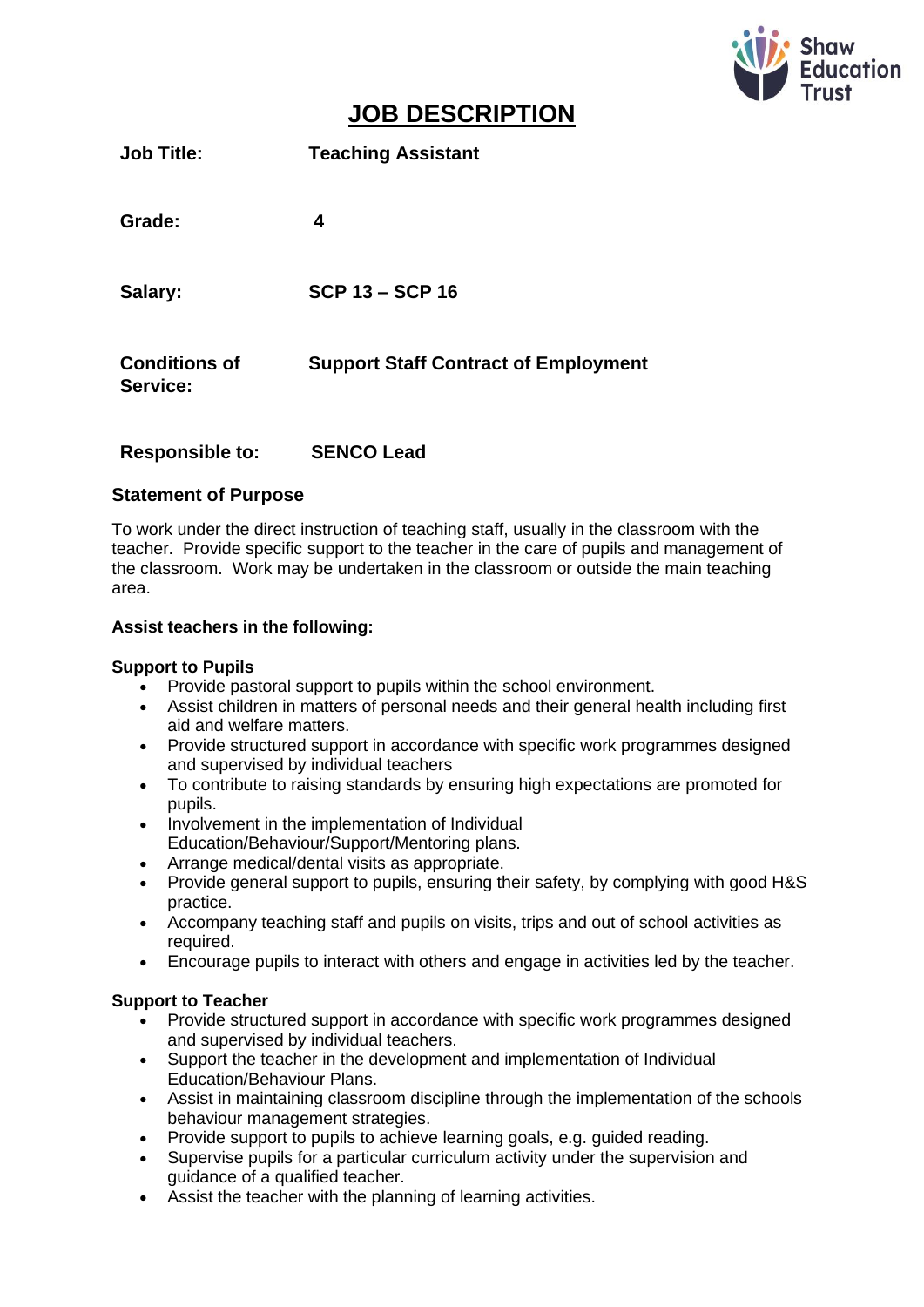

- Assist the teacher in monitoring pupils' responses to learning activities and accurately record achievement/progress as directed.
- Co-ordinate and organise pupils attending extra-curricular activities/work experience or other out of school activities under guidance of teacher.
- Provide detailed and regular feedback to teachers on pupils' achievement, progress, problems etc.
- Provide general admin support, for classroom activities e.g. produce worksheets for agreed activities etc.

#### **Support to Curriculum**

- To provide support in literacy/numeracy/SEN strategies.
- Support the use of ICT in learning activities and develop pupils' competence and independence in its use.
- Contribute to curriculum planning, evaluation and implementation.
- Contribute to development of school policies and procedures by participation in working groups.
- Contribute to the development, preparation and dissemination of appropriate materials.

#### **Safeguarding**

• Promote and safeguard the welfare of children and young persons you are responsible for or come into contact with.

In addition to the ability to perform the duties of the post, issues relating to safeguarding and promoting the welfare of children will need to be demonstrated these will include;

- Motivation to work with children and young people.
- Ability to form and maintain appropriate relationships and personal boundaries with children and young people.
- Emotional resilience in working with challenging behaviours and;
- Attitudes to use of authority and maintaining discipline.

**Support to School** (this list is not exhaustive and should reflect the ethos of the school)

- Promote and safeguard the welfare of children and young persons you are responsible for or come into contact with.
- Be aware of and comply with policies and procedures relating to child protection, health, safety, and security, confidentiality and data protection, reporting all concerns to an appropriate person.
- Be aware of, support and ensure equal opportunities for all.
- Contribute to the overall ethos/work/aims of the school.
- Appreciate and support the role of other professionals.
- Attend and participate in relevant meetings as required.
- Participate in training and other learning activities and performance development as required.
- Assist with pupil needs as appropriate during the school day.

#### *Note*

*The job holder will be expected to undertake any other duties which are not specifically listed but are within the remit, responsibility and accountability of the job.*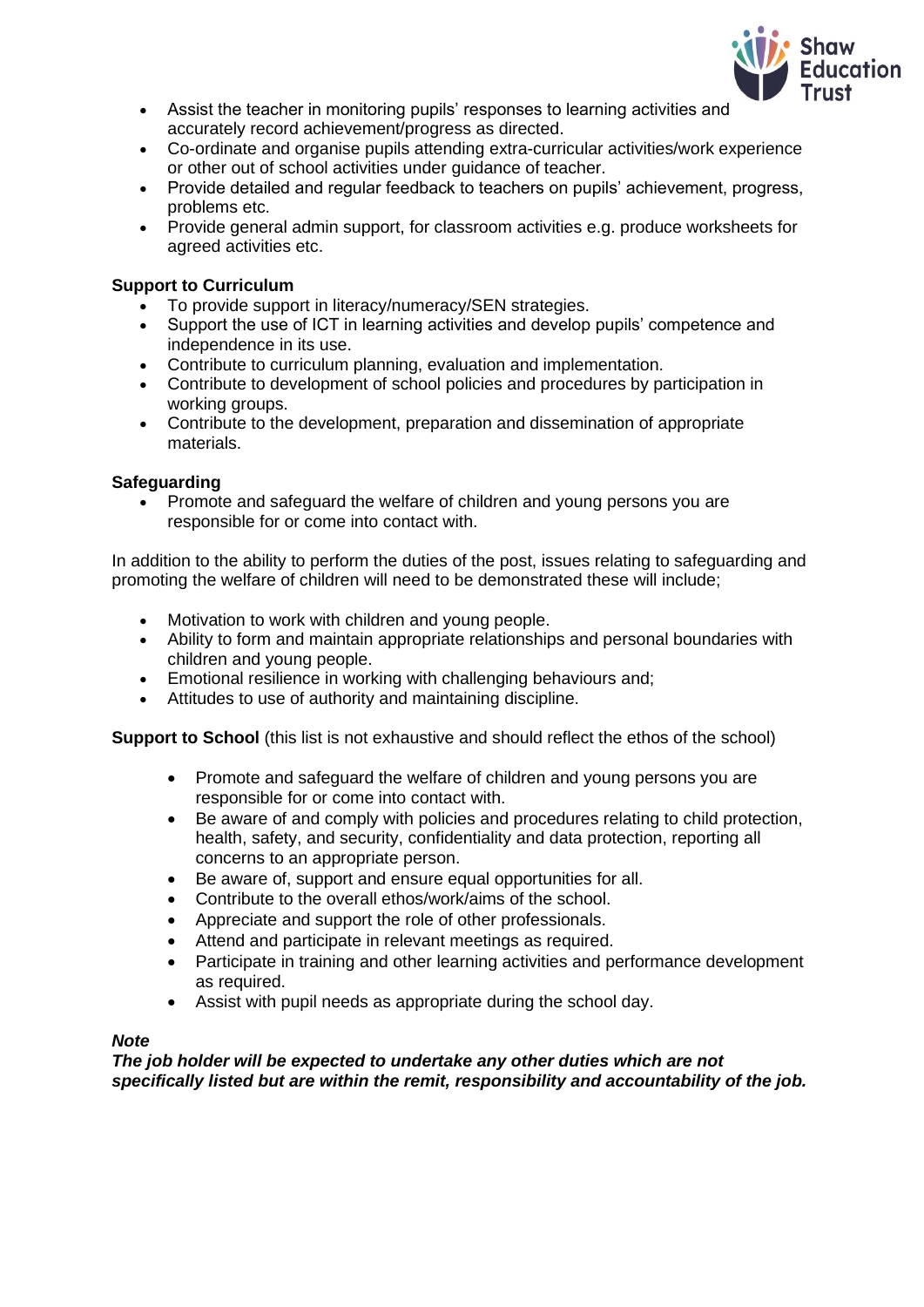

## **Person Specification**

| <b>Minimum</b><br><b>Criteria</b><br>for Two<br>Ticks * | <b>Criteria</b>                                                                                             | <b>Measured</b><br>by<br>APP/I/ASS |
|---------------------------------------------------------|-------------------------------------------------------------------------------------------------------------|------------------------------------|
|                                                         |                                                                                                             |                                    |
|                                                         | <b>Experience</b>                                                                                           | APP/I                              |
|                                                         | Supporting children's learning in a school or similar<br>setting.                                           |                                    |
|                                                         | <b>Qualifications/Training</b>                                                                              |                                    |
|                                                         | Educated to GCSE Level or has equivalent                                                                    | APP/I                              |
|                                                         | numeracy/literacy skills.                                                                                   |                                    |
|                                                         | Completion of DfES Teacher Assistant Induction<br>$\bullet$<br>Programme.                                   |                                    |
|                                                         | NVQ 2 for Teaching Assistants (or demonstrate equivalent                                                    |                                    |
|                                                         | knowledge skills and experience.                                                                            |                                    |
|                                                         | First aid training as appropriate (e.g. emergency first aid                                                 |                                    |
|                                                         | course).                                                                                                    |                                    |
|                                                         | Knowledge/Skills                                                                                            |                                    |
|                                                         | Understanding of relevant policies/codes of practice.                                                       | APP/I                              |
|                                                         | Understanding of areas of learning, e.g.<br>literacy, numeracy, science, SEN or relevant Key Stage.         |                                    |
|                                                         | Use of other equipment/technology - video, photocopier.<br>$\bullet$                                        |                                    |
|                                                         | Well-developed interpersonal skills to be able to relate well                                               |                                    |
|                                                         | to a wide range of people.                                                                                  |                                    |
|                                                         | Work constructively as part of a team whilst being able to<br>$\bullet$                                     |                                    |
|                                                         | demonstrate initiative.                                                                                     |                                    |
|                                                         | Able to communicate effectively orally and in writing.<br>$\bullet$                                         |                                    |
|                                                         | Effective use of ICT to support learning.<br>Willing to work towards NVQ Level 3 or recognised              |                                    |
|                                                         | equivalent.                                                                                                 |                                    |
|                                                         | <b>Behavioural Attributes</b>                                                                               |                                    |
|                                                         | Customer focused.                                                                                           |                                    |
|                                                         | Has a professional and respectful approach, which                                                           | APP / I                            |
|                                                         | demonstrates support and shows mutual respect.                                                              |                                    |
|                                                         | Can demonstrate active listening skills.<br>٠                                                               |                                    |
|                                                         | Takes responsibility and accountability.<br>$\bullet$                                                       |                                    |
|                                                         | Committed to the needs of the pupils, parents and other<br>stakeholders.                                    |                                    |
|                                                         | Demonstrates a positive attitude including suggesting<br>$\bullet$                                          |                                    |
|                                                         | solutions, participating, trusting and encouraging others<br>and achieving expectations.                    |                                    |
|                                                         | Is committed to the provision and improvement of quality<br>$\bullet$                                       |                                    |
|                                                         | service provision.                                                                                          |                                    |
|                                                         | Is adaptable to change/embraces and welcomes change.<br>٠                                                   |                                    |
|                                                         | Is enthusiastic and decisive.<br>$\bullet$                                                                  |                                    |
|                                                         | Communicates effectively.<br>٠                                                                              |                                    |
|                                                         | Has the ability to learn from experiences and challenges.<br>$\bullet$                                      |                                    |
|                                                         | Is committed to the continuous development of self and                                                      |                                    |
|                                                         | others by keeping up to date and sharing knowledge,<br>encouraging new ideas, seeking new opportunities and |                                    |
|                                                         | challenges, open to ideas and developing new skills.                                                        |                                    |